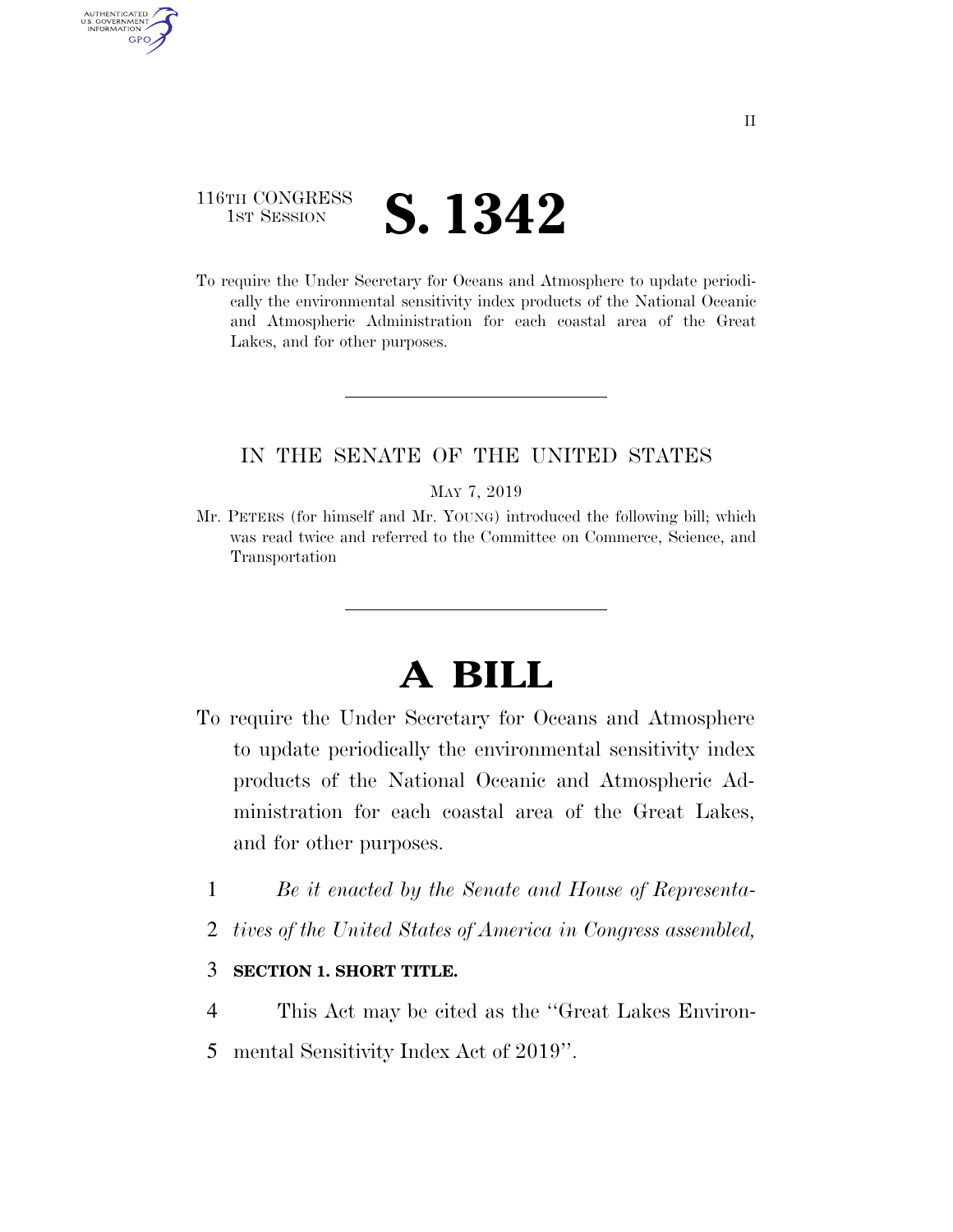|               | 1 SEC. 2. UPDATE TO ENVIRONMENTAL SENSITIVITY INDEX |
|---------------|-----------------------------------------------------|
|               | PRODUCTS OF NATIONAL OCEANIC AND AT-                |
| $\mathcal{R}$ | MOSPHERIC ADMINISTRATION FOR GREAT                  |
|               | LAKES.                                              |

 (a) UPDATE REQUIRED FOR ENVIRONMENTAL SEN- SITIVITY INDEX PRODUCTS FOR GREAT LAKES.—Not later than 180 days after the date of the enactment of this Act, the Under Secretary for Oceans and Atmosphere shall commence updating the environmental sensitivity index products of the National Oceanic and Atmospheric Administration for each coastal area of the Great Lakes.

 (b) PERIODIC UPDATES FOR ENVIRONMENTAL SEN- SITIVITY INDEX PRODUCTS GENERALLY.—Subject to the availability of appropriations and the priorities set forth in subsection (c), the Under Secretary shall—

 (1) periodically update the environmental sensi-tivity index products of the Administration; and

 (2) endeavor to do so not less frequently than once every 7 years.

 (c) PRIORITIES.—When prioritizing geographic areas to update environmental sensitivity index products, the Under Secretary shall consider—

 (1) the age of existing environmental sensitivity index products for the areas;